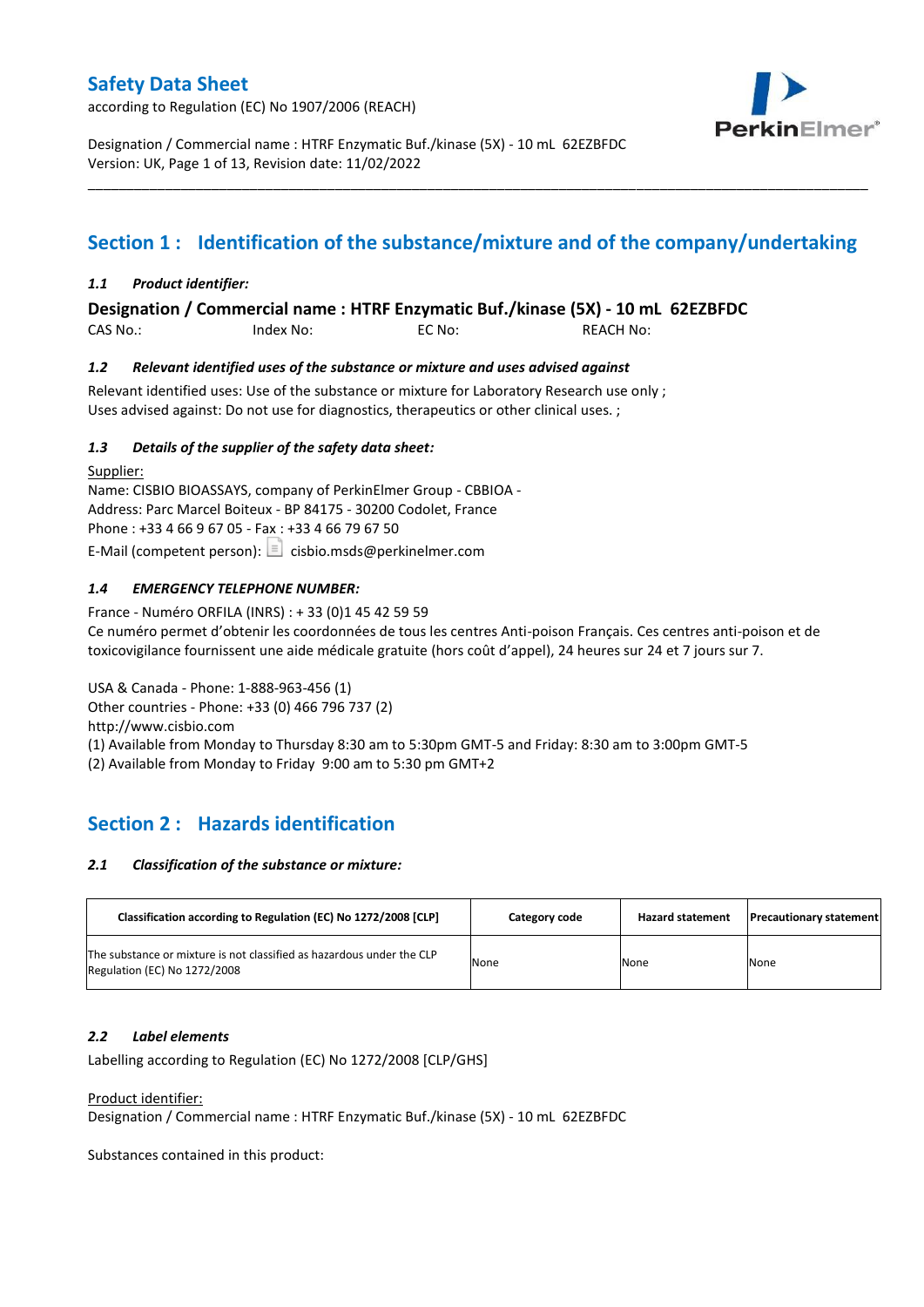according to Regulation (EC) No 1907/2006 (REACH)



Designation / Commercial name : HTRF Enzymatic Buf./kinase (5X) - 10 mL 62EZBFDC Version: UK, Page 2 of 13, Revision date: 11/02/2022

Hazard pictograms

Signal word:

Hazard and precautionary statements:

#### *2.3 Other hazards*

The mixture does not contain substances classified as 'Substances of Very High Concern' (SVHC) >= 0.1% published by the European CHemicals Agency (ECHA) under article 57 of REACH. The mixture satisfies neither the PBT nor the vPvB criteria for mixtures in accordance with annexe XIII of the REACH regulations EC 1907/2006. ; Adverse human health effects and symptoms:

\_\_\_\_\_\_\_\_\_\_\_\_\_\_\_\_\_\_\_\_\_\_\_\_\_\_\_\_\_\_\_\_\_\_\_\_\_\_\_\_\_\_\_\_\_\_\_\_\_\_\_\_\_\_\_\_\_\_\_\_\_\_\_\_\_\_\_\_\_\_\_\_\_\_\_\_\_\_\_\_\_\_\_\_\_\_\_\_\_\_\_\_\_\_\_\_\_\_\_\_\_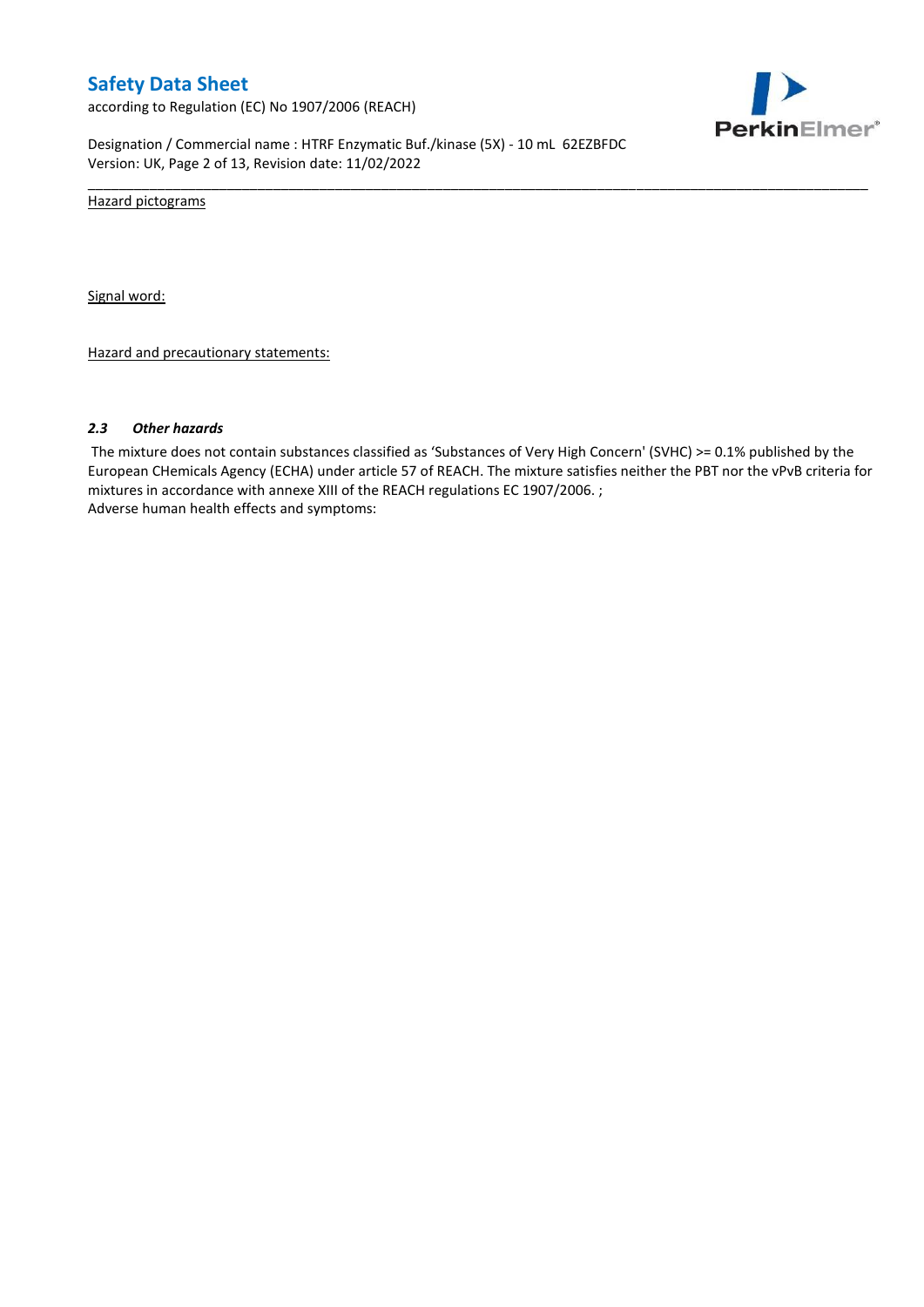according to Regulation (EC) No 1907/2006 (REACH)



Designation / Commercial name : HTRF Enzymatic Buf./kinase (5X) - 10 mL 62EZBFDC Version: UK, Page 3 of 13, Revision date: 11/02/2022

## **Section 3 : Composition/information on ingredients**

### *3.2 Mixtures*

Hazardous ingredients:

| Substance name                                                    | CAS <sub>n</sub> ° | Index n°     | EC n°     | <b>Classification according Regulation (EC)</b><br>No. 1272 [CLP]                                                                                                                     | Concentration<br>(%) | <b>SCL</b> | M-factor |
|-------------------------------------------------------------------|--------------------|--------------|-----------|---------------------------------------------------------------------------------------------------------------------------------------------------------------------------------------|----------------------|------------|----------|
| $4-(2-$<br>hydroxyethyl)piperazin-<br>1-ylethanesulphonic<br>acid | 7365-45-9          |              | 230-907-9 |                                                                                                                                                                                       |                      |            |          |
| sodium azide                                                      | 26628-22-8         | 011-004-00-7 | 247-852-1 | Acute toxicity - Acute Tox. 2 - H300 - Oral<br>Hazardous to the aquatic environment -<br>Aquatic Acute 1 - H400<br>Hazardous to the aquatic environment -<br>Aquatic Chronic 1 - H410 |                      |            |          |
| trisodium<br>tetraoxovanadate                                     | 13721-39-6         |              | 237-287-9 | Acute toxicity - Acute Tox. 4 - H302 - Oral                                                                                                                                           |                      |            |          |

\_\_\_\_\_\_\_\_\_\_\_\_\_\_\_\_\_\_\_\_\_\_\_\_\_\_\_\_\_\_\_\_\_\_\_\_\_\_\_\_\_\_\_\_\_\_\_\_\_\_\_\_\_\_\_\_\_\_\_\_\_\_\_\_\_\_\_\_\_\_\_\_\_\_\_\_\_\_\_\_\_\_\_\_\_\_\_\_\_\_\_\_\_\_\_\_\_\_\_\_\_

#### Additional information:

Full text of H- and EUH-phrases: see SECTION 16.

## **Section 4 : First aid measures**

#### *4.1 Description of first aid measures*

**General information**:Do not leave affected person unattended. ;

**Following inhalation**:In case of respiratory tract irritation, consult a physician. ;

**Following skin contact**:After contact with skin, wash immediately with water ;

**Following eye contact**:After contact with the eyes, rinse with water with the eyelids open for a sufficient length of time, then consult an ophthalmologist immediately. ;

**Following ingestion**:Do NOT induce vomiting. ;

**Self-protection of the first aider**:

#### *4.2 Most important symptoms and effects, both acute and delayed*

Symptoms:No known symptoms to date. ; Effects:

#### *4.3 Indication of any immediate medical attention and special treatment needed*

Notes for the doctor:

## **Section 5 : Firefighting measures**

### *5.1 Extinguishing media:*

**Suitable extinguishing media**:This product is not flammable. Use extinguishing agent suitable for type of surrounding fire ;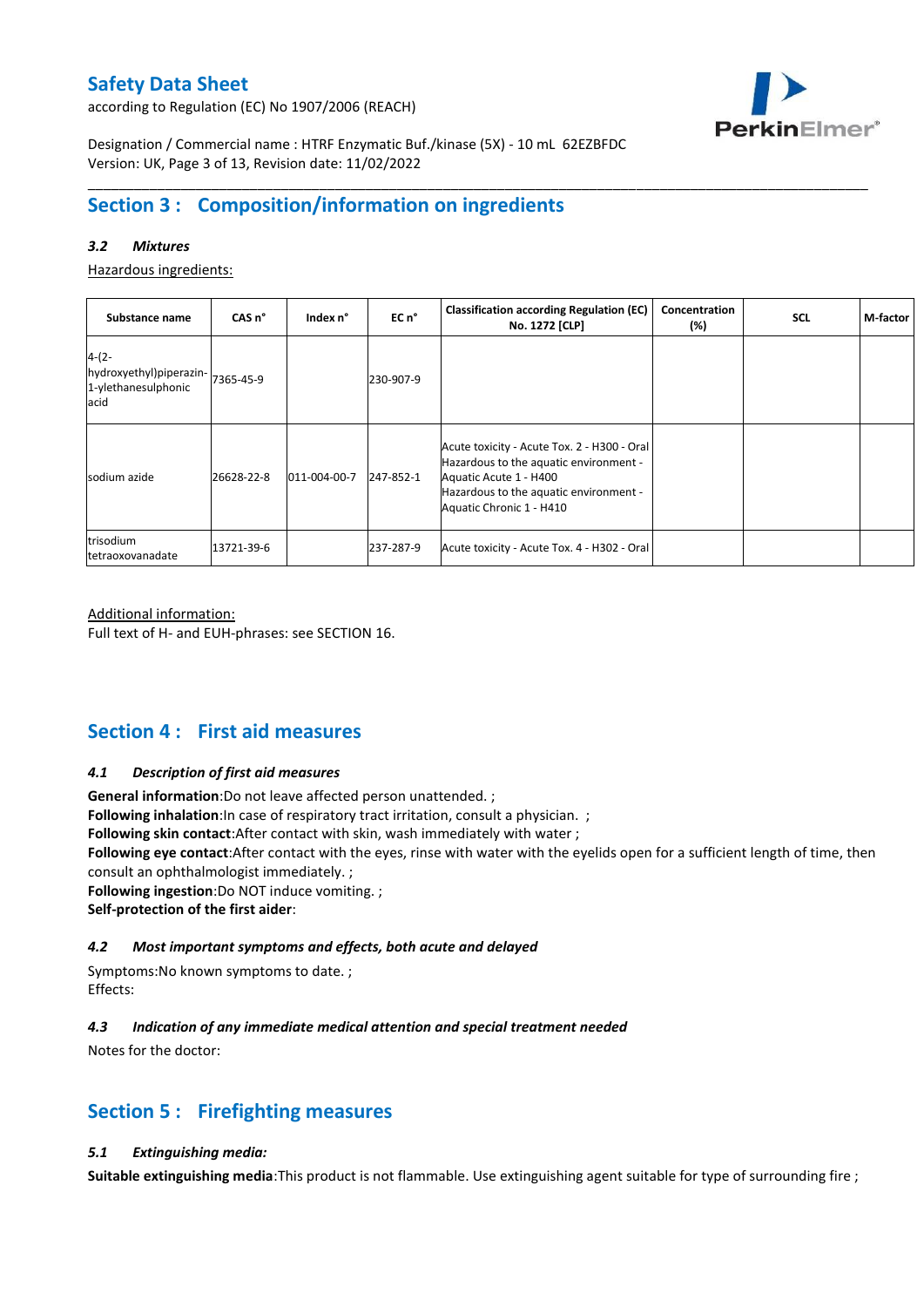according to Regulation (EC) No 1907/2006 (REACH)



Designation / Commercial name : HTRF Enzymatic Buf./kinase (5X) - 10 mL 62EZBFDC Version: UK, Page 4 of 13, Revision date: 11/02/2022

#### \_\_\_\_\_\_\_\_\_\_\_\_\_\_\_\_\_\_\_\_\_\_\_\_\_\_\_\_\_\_\_\_\_\_\_\_\_\_\_\_\_\_\_\_\_\_\_\_\_\_\_\_\_\_\_\_\_\_\_\_\_\_\_\_\_\_\_\_\_\_\_\_\_\_\_\_\_\_\_\_\_\_\_\_\_\_\_\_\_\_\_\_\_\_\_\_\_\_\_\_\_ *5.2 Special hazards arising from the substance or mixture*

Hazardous combustion products:/

### *5.3 Advice for fire-fighters*

Wear Protective clothing. ;

## **Section 6 : Accidental release measures**

### *6.1 Personal precautions, protective equipment and emergency procedures*

Emergency procedures: Provide adequate ventilation. ;

### *6.2 Environmental precautions*

Do not allow to enter into surface water or drains. ;

### *6.3 Methods and material for containment and cleaning up*

For cleaning up:Suitable material for taking up: Absorbing material, organic ; Other information:

#### *6.4 Reference to other sections*

Additional information:

## **Section 7 : Handling and storage**

### *7.1 Precautions for safe handling*

Protective measures: Advice on safe handling:Avoid contact with skin, eyes and clothes. ; Fire preventions:

Do not eat, drink or smoke in areas where reagents are handled. ; Advice on general occupational hygiene Handle in accordance with good industrial hygiene and safety practice ;

#### *7.2 Conditions for safe storage, including any incompatibilities*

Technical measures and storage conditions: Requirements for storage rooms and vessels:Keep container tightly closed. ; Hints on storage assembly: Materials to avoid: Further information on storage conditions:

### *7.3 Specific end uses:*

Recommendations on specific end uses: Observe technical data sheet. ;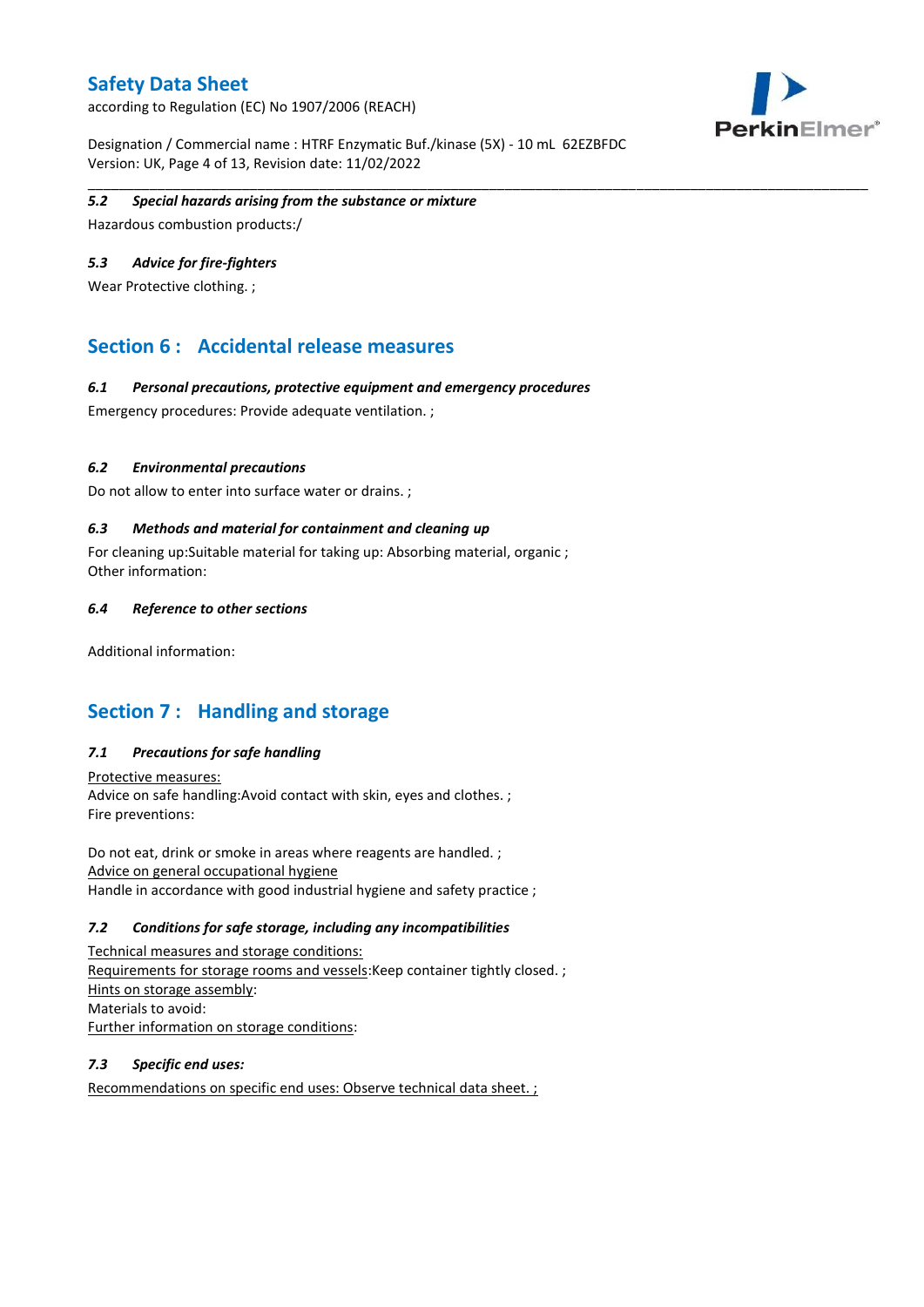according to Regulation (EC) No 1907/2006 (REACH)



Designation / Commercial name : HTRF Enzymatic Buf./kinase (5X) - 10 mL 62EZBFDC Version: UK, Page 5 of 13, Revision date: 11/02/2022

# **Section 8 : Exposure controls/personal protection**

### *8.1 Control parameters*

Preliminary remark:

## 8.1.1 Occupational exposure limits:

• France

| Source:                   |           | Informations relatives à la réglementation VME (France) : ED 984, 07.2012 |               |           |            |           |  |  |  |  |  |  |  |
|---------------------------|-----------|---------------------------------------------------------------------------|---------------|-----------|------------|-----------|--|--|--|--|--|--|--|
| <b>Substance</b>          | EC No.    | CAS-No                                                                    | $VLE$ (mg/m3) | VLE (ppm) | VME(mg/m3) | VME (ppm) |  |  |  |  |  |  |  |
| 7365-45-9 / 230-<br>907-9 | 230-907-9 | 7365-45-9                                                                 |               |           |            |           |  |  |  |  |  |  |  |

\_\_\_\_\_\_\_\_\_\_\_\_\_\_\_\_\_\_\_\_\_\_\_\_\_\_\_\_\_\_\_\_\_\_\_\_\_\_\_\_\_\_\_\_\_\_\_\_\_\_\_\_\_\_\_\_\_\_\_\_\_\_\_\_\_\_\_\_\_\_\_\_\_\_\_\_\_\_\_\_\_\_\_\_\_\_\_\_\_\_\_\_\_\_\_\_\_\_\_\_\_

#### • Spain

| Source :                  | <b>June 2015</b> |           | Limites de Exposicion Profesional para Agentes Quimicos en Espana<br>Instituto Nacional de Seguridad e Higiene en el Trabajo |              |                  |              |
|---------------------------|------------------|-----------|------------------------------------------------------------------------------------------------------------------------------|--------------|------------------|--------------|
| Substance                 | EC-No.           | CAS-No    | $VLA-EC$ (mg/m3)                                                                                                             | VLA-EC (ppm) | $VLA-ED$ (mg/m3) | VLA-ED (ppm) |
| 7365-45-9 / 230-<br>907-9 | 230-907-9        | 7365-45-9 |                                                                                                                              |              |                  |              |

#### **•** Germany

| Source:<br>TRGS 900, June 2015, BAuA |           |           |               |           |  |  |  |  |
|--------------------------------------|-----------|-----------|---------------|-----------|--|--|--|--|
| EC No.<br>Substance                  |           | CAS-No    | $AGW$ (mg/m3) | AGW (ppm) |  |  |  |  |
| 7365-45-9 / 230-907-9                | 230-907-9 | 7365-45-9 |               |           |  |  |  |  |

- Italia
- **•** Greece
- $\bullet$  UK
- OSHA (USA)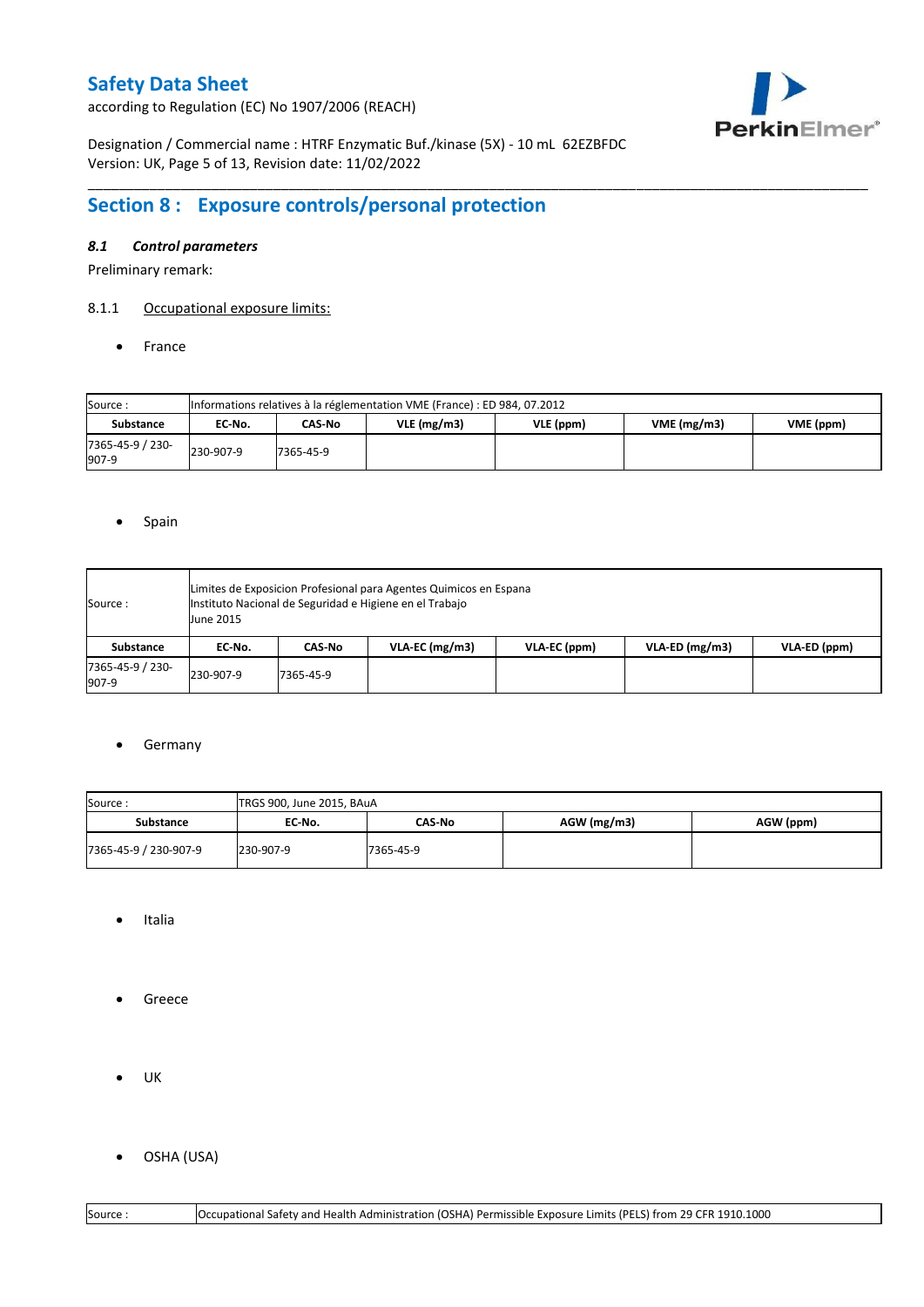

according to Regulation (EC) No 1907/2006 (REACH)

## Designation / Commercial name : HTRF Enzymatic Buf./kinase (5X) - 10 mL 62EZBFDC Version: UK, Page 6 of 13, Revision date: 11/02/2022

| Substance                                              | EC No. | CAS-No    | <b>OSHA Permissible</b><br><b>Exposure Limit (PEL)</b><br>8-hour TWA (ppm) | <b>OSHA Permissible</b><br><b>Exposure Limit (PEL) 8-</b><br>hour TWA (mg/m3) | <b>OSHA Permissible</b><br><b>Exposure Limit (PEL)</b><br>STEL (ppm) | <b>OSHA Permissible</b><br><b>Exposure Limit (PEL)</b><br>STEL (mg/m3) |
|--------------------------------------------------------|--------|-----------|----------------------------------------------------------------------------|-------------------------------------------------------------------------------|----------------------------------------------------------------------|------------------------------------------------------------------------|
| $\overline{17365}$ -45-9 / 230-907- $\big  230$ -907-9 |        | 7365-45-9 |                                                                            |                                                                               |                                                                      |                                                                        |

### 8.1.2 Biological limit values (Germany):

| Source :              |           | List of recommended health-based biological limit values (BLVs) and biological guidance values (BGVs), June 2014 |               |           |  |  |  |  |  |  |  |  |
|-----------------------|-----------|------------------------------------------------------------------------------------------------------------------|---------------|-----------|--|--|--|--|--|--|--|--|
| EC No.<br>Substance   |           | CAS-No                                                                                                           | $BLV$ (mg/m3) | BLV (ppm) |  |  |  |  |  |  |  |  |
| 7365-45-9 / 230-907-9 | 230-907-9 | 7365-45-9                                                                                                        |               |           |  |  |  |  |  |  |  |  |

### 8.1.3 Exposure limits at intended use (Germany):

| Source:                    | TRGS 903, November 2015, BAuA |           |             |  |
|----------------------------|-------------------------------|-----------|-------------|--|
| <b>Substance</b><br>EC-No. |                               | CAS-No    | BGW (mg/m3) |  |
| 7365-45-9 / 230-907-9      | 230-907-9                     | 7365-45-9 |             |  |

## 8.1.4 DNEL/PNEC-values:

• DNEL worker

| Source:                  |                     | GESTIS - substance database |                                                 |                                                       |                                                           |  |                                                                                                                                                            |  |                                                             |
|--------------------------|---------------------|-----------------------------|-------------------------------------------------|-------------------------------------------------------|-----------------------------------------------------------|--|------------------------------------------------------------------------------------------------------------------------------------------------------------|--|-------------------------------------------------------------|
| Substance                | EC-No.              | <b>CAS-No</b>               | Acute - dermal,<br>local effects<br>(mg/kg/day) | Long-term-<br>dermal, local<br>effects<br>(mg/kg/day) | Long-term –<br>dermal.<br>systemic effects<br>(mg/kg/day) |  | $Acute -$<br>Long-term $-$<br>inhalation.<br>inhalation, local<br>linhalation. locall<br>systemic effects<br>effects (mg/m3)<br>effects (mg/m3)<br>(mg/m3) |  | $Long-term -$<br>inhalation.<br>systemic effects<br>(mg/m3) |
| 7365-45-9 /<br>230-907-9 | 230-907-9 7365-45-9 |                             |                                                 |                                                       |                                                           |  | 23.5-23.5                                                                                                                                                  |  |                                                             |

#### • DNEL consumer

| Source:                  |        | <b>GESTIS</b> – substance database |                                                   |                                                          |                                                          |                                                  |                                                       |                                                     |                                                          |
|--------------------------|--------|------------------------------------|---------------------------------------------------|----------------------------------------------------------|----------------------------------------------------------|--------------------------------------------------|-------------------------------------------------------|-----------------------------------------------------|----------------------------------------------------------|
| <b>Substance</b>         | EC No. | CAS No                             | Acute – dermal. I<br>local effects<br>(mg/kg/day) | Long-term $-$<br>dermal, local<br>effects<br>(mg/kg/day) | Long-term-<br>dermal.<br>systemic effects<br>(mg/kg/day) | Acute –<br>linhalation. local<br>effects (mg/m3) | Acute -<br>inhalation.<br>systemic effects<br>(mg/m3) | Long-term-<br>linhalation. local<br>effects (mg/m3) | Long-term-<br>inhalation.<br>systemic effects<br>(mg/m3) |
| 7365-45-9 /<br>230-907-9 |        | 230-907-9 7365-45-9                |                                                   |                                                          |                                                          |                                                  |                                                       |                                                     |                                                          |

### DNEL remark:

• PNEC

| Source           | <b>INERIS</b> |               |            |              |                      |            |              |
|------------------|---------------|---------------|------------|--------------|----------------------|------------|--------------|
| <b>Substance</b> | EC-No.        | <b>CAS-No</b> |            | PNEC AQUATIC | <b>PNEC Sediment</b> |            |              |
|                  |               |               | freshwater | marine water | intermittent release | freshwater | marine water |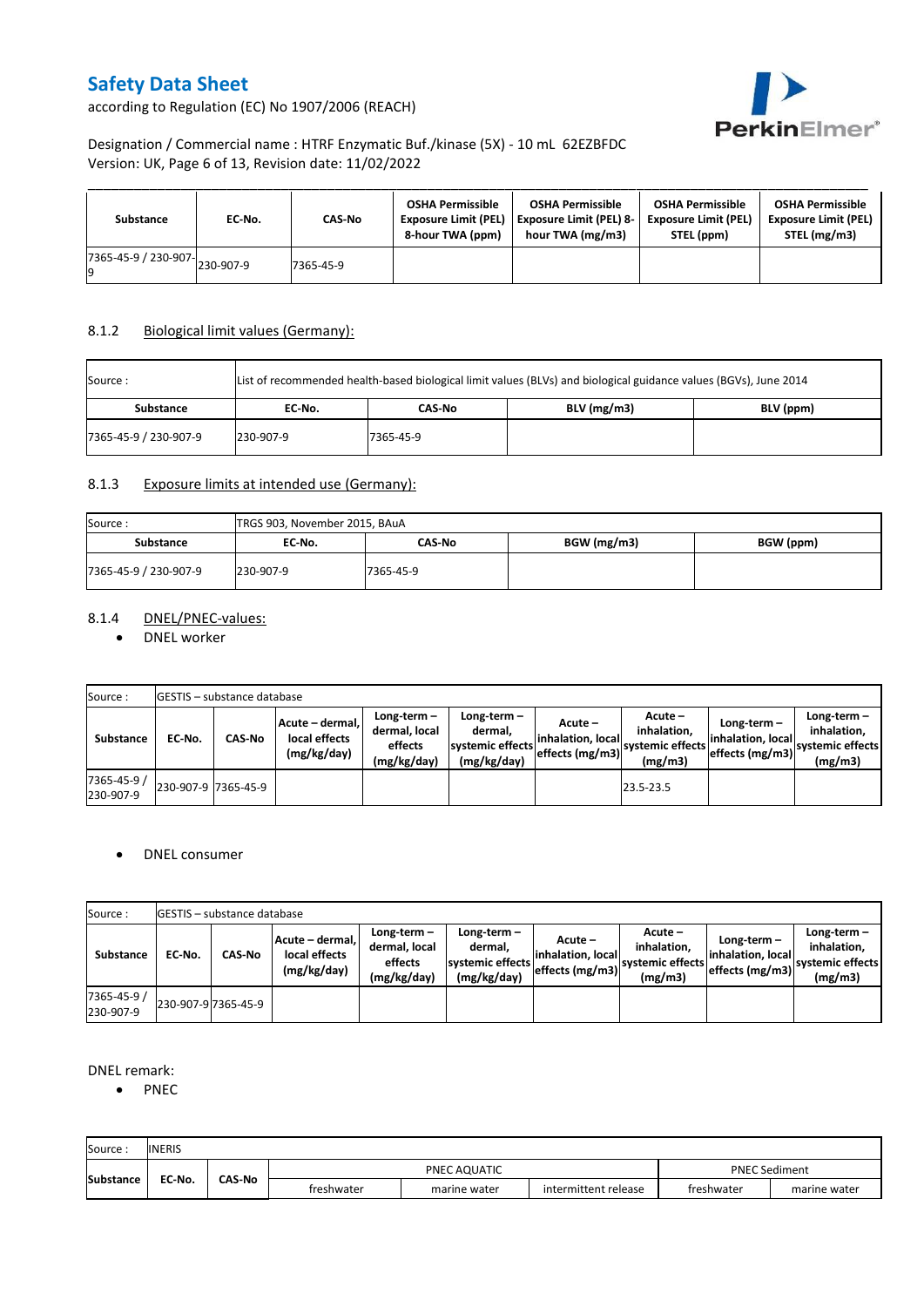according to Regulation (EC) No 1907/2006 (REACH)



## Designation / Commercial name : HTRF Enzymatic Buf./kinase (5X) - 10 mL 62EZBFDC Version: UK, Page 7 of 13, Revision date: 11/02/2022

|                                             |  | [(mg/L) [(mg/kg) [(ppm) [(mg/L) [(mg/kg) [(ppm) [(mg/L) [(mg/kg) [(ppm) [(mg/L)[(mg/kg)[(ppm)[(mg/L)[(mg/kg)[(ppm) |  |  |  |  |  |  |  |
|---------------------------------------------|--|--------------------------------------------------------------------------------------------------------------------|--|--|--|--|--|--|--|
| 7365-45-9<br>/ 230-907- 230-907-9 7365-45-9 |  |                                                                                                                    |  |  |  |  |  |  |  |

| Source:                  | <b>INERIS</b> |               |                  |         |                                |        |          |       |                             |         |       |        |         |       |
|--------------------------|---------------|---------------|------------------|---------|--------------------------------|--------|----------|-------|-----------------------------|---------|-------|--------|---------|-------|
|                          | EC-No.        | <b>CAS-No</b> | Others           |         |                                |        |          |       |                             |         |       |        |         |       |
| <b>Substance</b>         |               |               | <b>PNEC soil</b> |         | PNEC sewage treatment<br>plant |        | PNEC air |       | PNEC secondary<br>poisoning |         |       |        |         |       |
|                          |               |               | (mg/L)           | (mg/kg) | (ppm)                          | (mg/L) | (mg/kg)  | (ppm) | (mg/L)                      | (mg/kg) | (ppm) | (mg/L) | (mg/kg) | (ppm) |
| 7365-45-9 /<br>230-907-9 | 230-907-9     | 7365-45-9     |                  |         |                                |        |          |       |                             |         |       |        |         |       |

PNEC remark: Control parameters remark:

#### *8.2 Exposure controls*

- 8.2.1 Appropriate engineering controls:
- 8.2.2 Personal protective equipment:

**Eye / Face protection**: Safety glasses with side-shields ;

**Skin protection**:Gloves ;

**Respiratory protection**:Ensure adequate ventilation ;

**Thermal hazards**:

8.2.3 Environmental exposure controls:

# **Section 9 : Physical and chemical properties**

### *9.1 Information on basic physical and chemical properties*

#### Appearance

| $-$                   |           |
|-----------------------|-----------|
| Physical state        | Liguid    |
| Colour                | Colorless |
| Odour                 |           |
| Odour threshold (ppm) |           |

|                                                    |                              | Value | Concentration<br>(mol/L) | Method | Temperature (°C) | Pressure (kPa) | Remark |
|----------------------------------------------------|------------------------------|-------|--------------------------|--------|------------------|----------------|--------|
| pH                                                 |                              |       |                          |        |                  |                |        |
| Melting point (°C)                                 |                              |       |                          |        |                  |                |        |
| Freezing point (°C)                                |                              |       |                          |        |                  |                |        |
| Initial boiling point/boiling range (°C)           |                              |       |                          |        |                  |                |        |
| Flash point (°C)                                   |                              |       |                          |        |                  |                |        |
| Evaporation rate (kg/m <sup>2</sup> /h)            |                              |       |                          |        |                  |                |        |
| Flammability (type : ) (%)                         |                              |       |                          |        |                  |                |        |
| Upper/lower<br>flammability or explosive<br>limits | Upper explosive limit<br>(%) |       |                          |        |                  |                |        |
|                                                    | Lower explosive limit (%)    |       |                          |        |                  |                |        |
| Vapour pressure (kPa)                              |                              |       |                          |        |                  |                |        |
| Vapour density (g/cm <sup>3</sup> )                |                              |       |                          |        |                  |                |        |
| Density (g/cm <sup>3</sup> )                       |                              |       |                          |        |                  |                |        |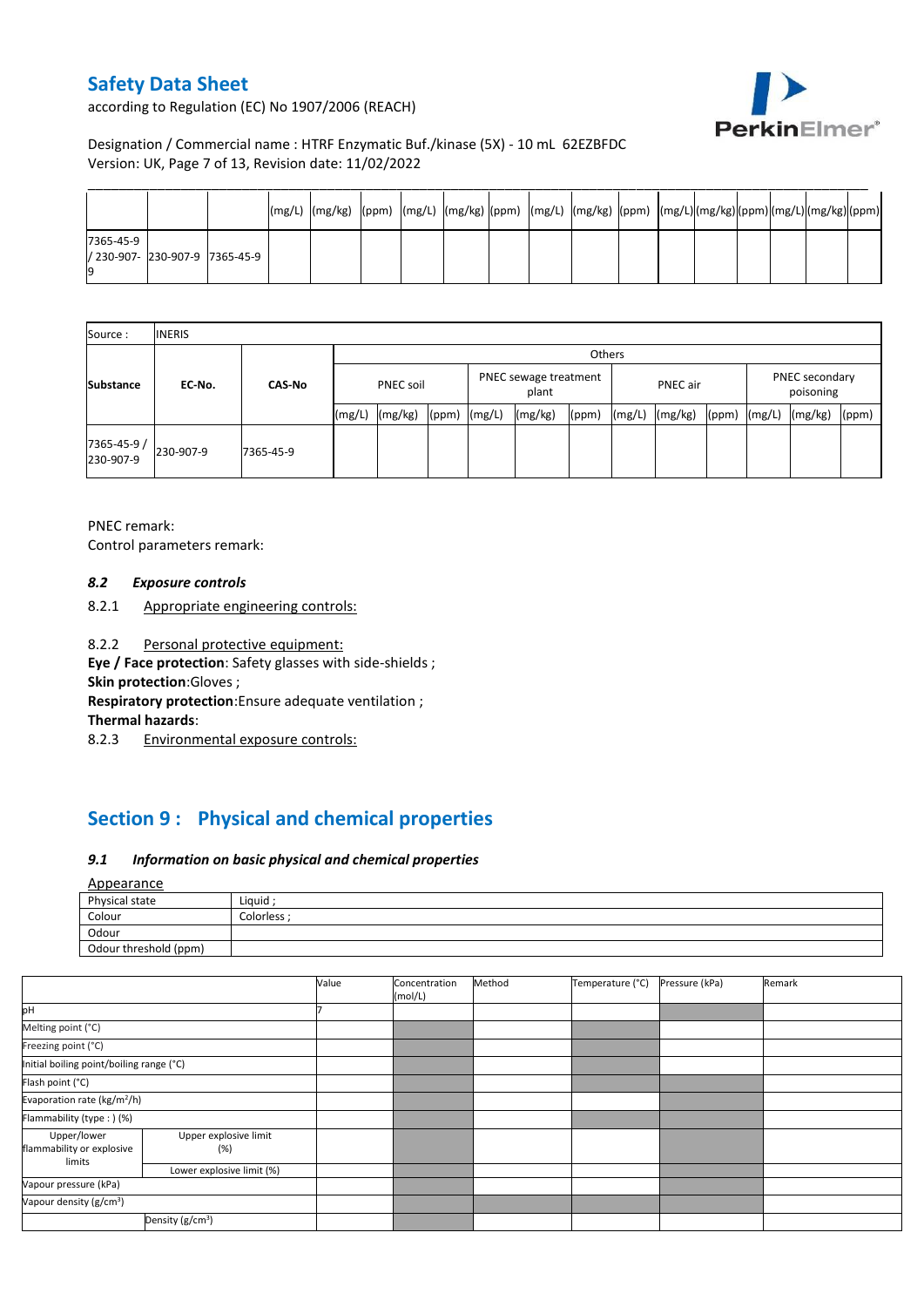

according to Regulation (EC) No 1907/2006 (REACH)

Designation / Commercial name : HTRF Enzymatic Buf./kinase (5X) - 10 mL 62EZBFDC Version: UK, Page 8 of 13, Revision date: 11/02/2022

| Densities                       | Relative density (g/cm <sup>3</sup> )     |  |  |  |  |
|---------------------------------|-------------------------------------------|--|--|--|--|
|                                 | Bulk density (g/cm <sup>3</sup> )         |  |  |  |  |
|                                 | Critical density (g/cm <sup>3</sup> )     |  |  |  |  |
| Solubility (Type: ) (g/L)       |                                           |  |  |  |  |
| Partition coefficient (log Pow) |                                           |  |  |  |  |
| n-octanol/water at pH :         |                                           |  |  |  |  |
|                                 | Auto-ignition temperature (°C)            |  |  |  |  |
| Decomposition temperature (°C)  |                                           |  |  |  |  |
| Decomposition energy : kJ       |                                           |  |  |  |  |
| Viscosity                       | Viscosity, dynamic (poiseuille)           |  |  |  |  |
|                                 | Viscosity, cinematic (cm <sup>3</sup> /s) |  |  |  |  |
| Oxidising properties            |                                           |  |  |  |  |
| <b>Explosive properties</b>     |                                           |  |  |  |  |

#### *9.2 Other information:*

No other relevant data available

## **Section 10 : Stability and reactivity**

- *10.1 Reactivity* This material is considered to be non-reactive under normal use conditions. ;
- *10.2 Chemical stability*
- *10.3 Possibility of hazardous reactions*
- *10.4 Conditions to avoid:*
- *10.5 Incompatible materials:*

#### *10.6 Hazardous decomposition products:*

Does not decompose when used for intended uses. ;

## **Section 11 : Toxicological information**

Toxicokinetics, metabolism and distribution

#### *11.1 Information on toxicological effects*

#### Substances

**Acute toxicity**

Animal data: Acute oral toxicity:

Acute dermal toxicity:

Acute inhalative toxicity:

Practical experience / human evidence: Assessment / Classification: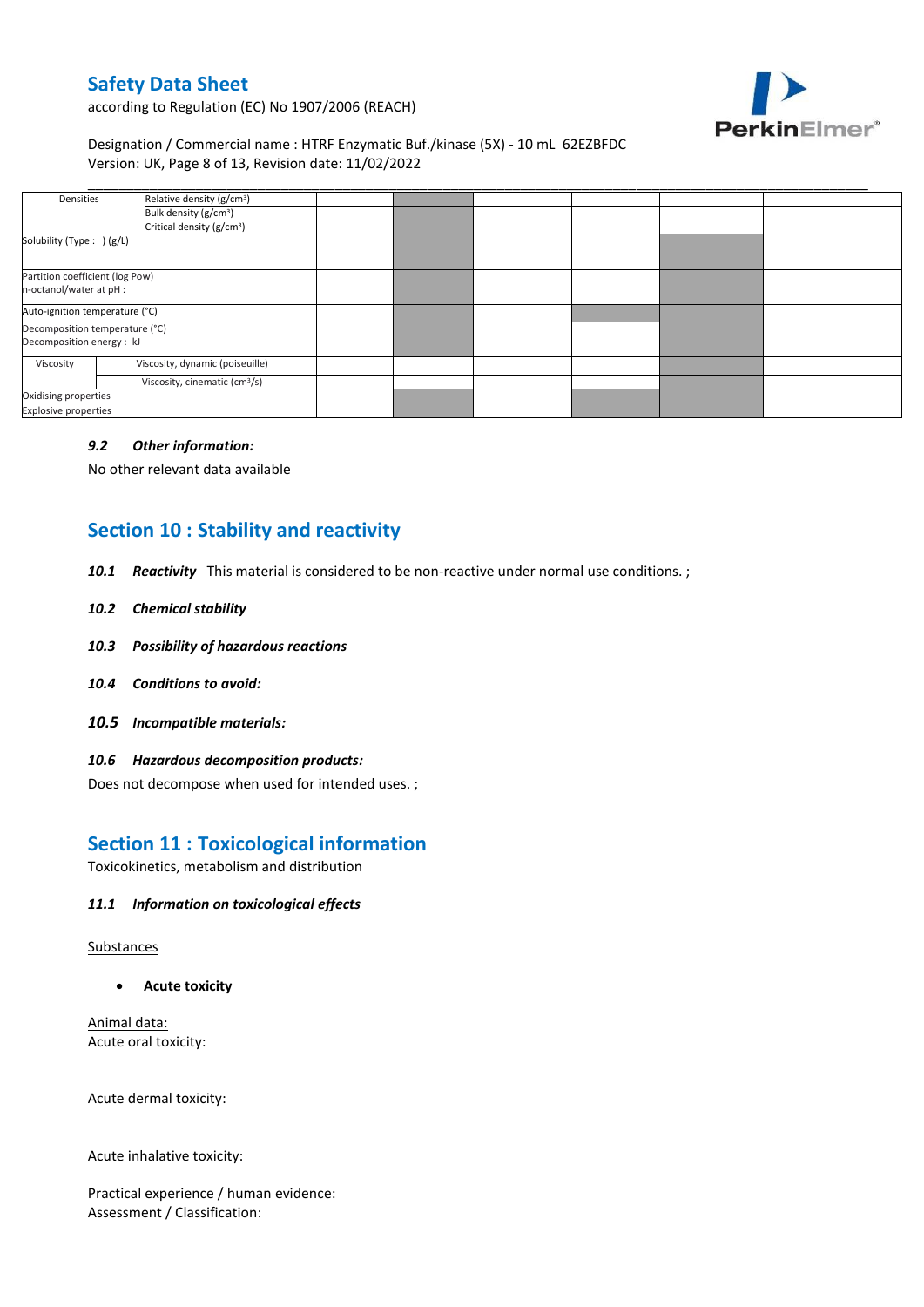according to Regulation (EC) No 1907/2006 (REACH)



Designation / Commercial name : HTRF Enzymatic Buf./kinase (5X) - 10 mL 62EZBFDC Version: UK, Page 9 of 13, Revision date: 11/02/2022

\_\_\_\_\_\_\_\_\_\_\_\_\_\_\_\_\_\_\_\_\_\_\_\_\_\_\_\_\_\_\_\_\_\_\_\_\_\_\_\_\_\_\_\_\_\_\_\_\_\_\_\_\_\_\_\_\_\_\_\_\_\_\_\_\_\_\_\_\_\_\_\_\_\_\_\_\_\_\_\_\_\_\_\_\_\_\_\_\_\_\_\_\_\_\_\_\_\_\_\_\_

General Remark:

### **Skin corrosion/irritation**

Animal data:

In-vitro skin test method: In-vitro skin test result: Assessment / Classification:

### **Eye damage/irritation**

Animal data:

In vitro eye test method: In vitro eye test result: Assessment / Classification:

### **CMR effects (carcinogenity, mutagenicity and toxicity for reproduction)**

o Germ cell mutagenicity:

Animal data:

Assessment / Classification:

o Carcinogenicity

Practical experience / human evidence: Animal data:

Other information: Assessment / Classification:

o Reproductive toxicity

Practical experience / human evidence: Animal data:

Other information: Assessment / Classification:

Overall assessment on CMR properties:

- **Specific target organ toxicity (single exposure)**
	- o STOT SE 1 and 2

Animal data:

Other information:

o STOT SE 3

Practical experience / human evidence: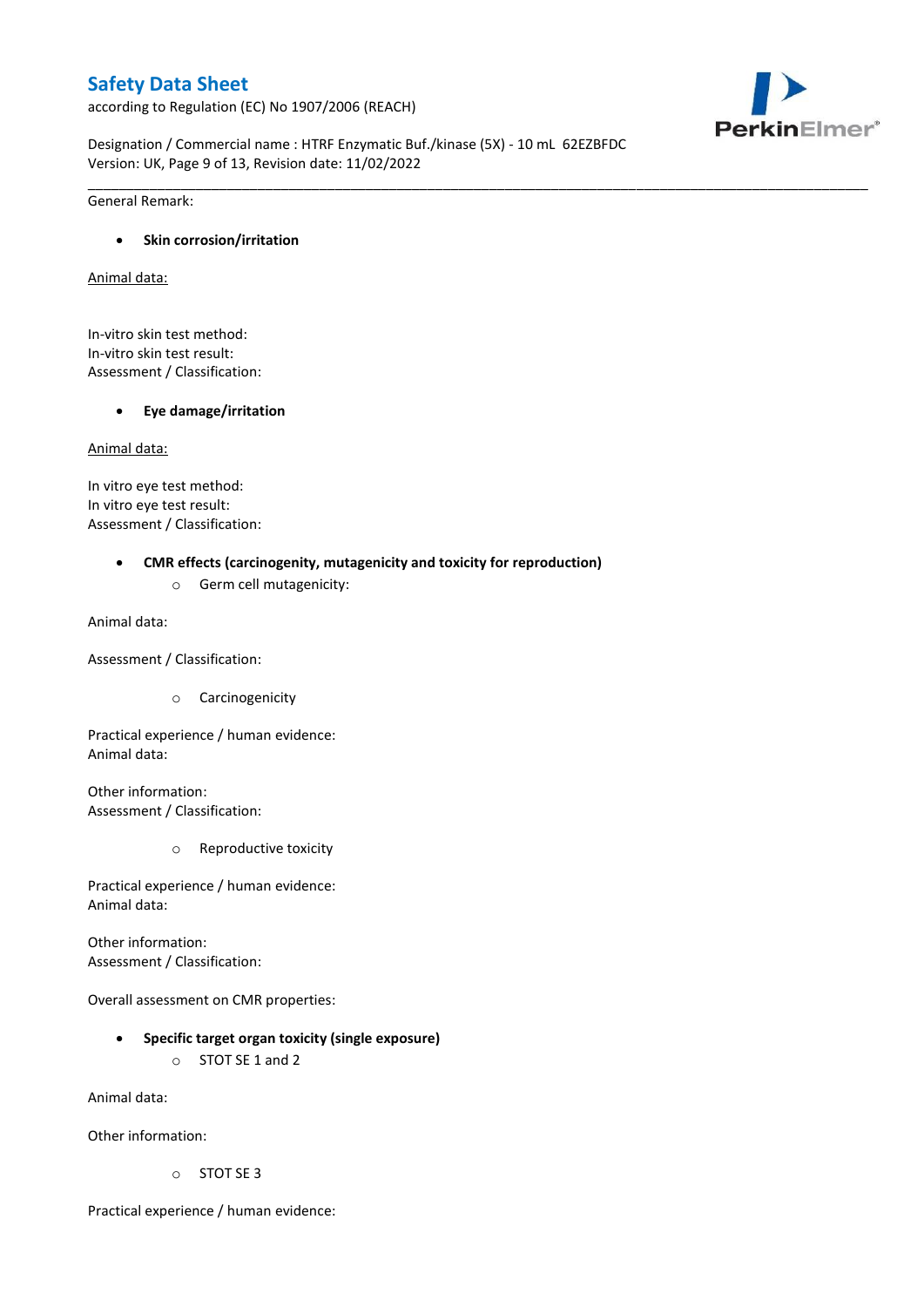according to Regulation (EC) No 1907/2006 (REACH)



Designation / Commercial name : HTRF Enzymatic Buf./kinase (5X) - 10 mL 62EZBFDC Version: UK, Page 10 of 13, Revision date: 11/02/2022

Other information: Assessment / Classification:

#### **Specific target organ toxicity (repeated exposure)**

Practical experience / human evidence: Animal data:

Assessment / Classification: Other information

**Aspiration hazard**

Practical experience / human evidence: Experimental data: viscosity data: see SECTION 9. Assessment / Classification: Remark:

11.1.1 Mixtures No toxicological information is available for the mixture itself

## **Section 12 : Ecological information**

In case that test data regarding one endpoint/differentiation exist for the mixture itself, the classification is carried out according to the substance criteria (excluding biodegradation and bioaccumulation). If no test data exist, the criteria for mixture classification has to be used (calculation method) in this case the toxicological data of the ingredients are shown.

\_\_\_\_\_\_\_\_\_\_\_\_\_\_\_\_\_\_\_\_\_\_\_\_\_\_\_\_\_\_\_\_\_\_\_\_\_\_\_\_\_\_\_\_\_\_\_\_\_\_\_\_\_\_\_\_\_\_\_\_\_\_\_\_\_\_\_\_\_\_\_\_\_\_\_\_\_\_\_\_\_\_\_\_\_\_\_\_\_\_\_\_\_\_\_\_\_\_\_\_\_

*12.1 Aquatic toxicity:* 

Acute (short-term) fish toxicity

Chronic (long-term) fish toxicity

Acute (short-term) toxicity to crustacea

Chronic (long-term) toxicity to crustacea

Acute (short-term) toxicity to algae and cyanobacteria

Toxicity to microorganisms and other aquatic plants / organisms

Assessment / Classification:

#### *12.2 Persistence and degradability*

Biodegradation:

Abiotic Degradation:

Assessment / Classification: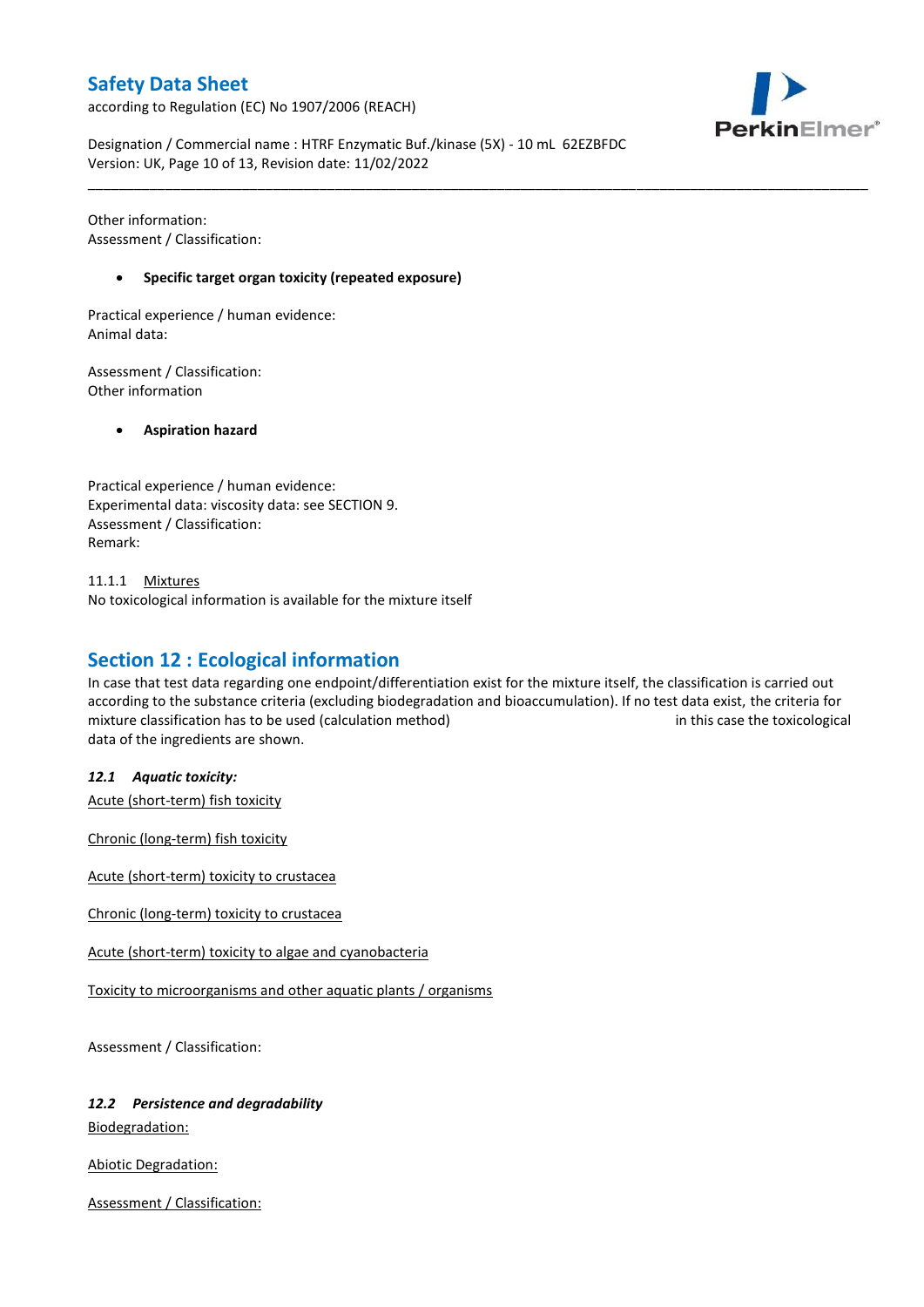according to Regulation (EC) No 1907/2006 (REACH)



Designation / Commercial name : HTRF Enzymatic Buf./kinase (5X) - 10 mL 62EZBFDC Version: UK, Page 11 of 13, Revision date: 11/02/2022

### *12.3 Bioaccumulative potential*

Bioconcentration factor (BCF):

*12.4 Mobility in soil*

*12.5 Results of PBT and vPvB assessment*

#### *12.6 Other adverse effects:*

Additional ecotoxicological information:

## **Section 13 : Disposal considerations**

#### *13.1 Waste treatment methods*

Waste treatment options: Dispose of waste according to applicable legislation.;

## **Section 14 : Transport information**

ADR/RID/AND/IMDG/IATA

| UN No.                     |  |
|----------------------------|--|
| UN Proper shipping name    |  |
| Transport hazard class(es) |  |
| Hazard label(s)            |  |
|                            |  |
| Packing group              |  |
|                            |  |

\_\_\_\_\_\_\_\_\_\_\_\_\_\_\_\_\_\_\_\_\_\_\_\_\_\_\_\_\_\_\_\_\_\_\_\_\_\_\_\_\_\_\_\_\_\_\_\_\_\_\_\_\_\_\_\_\_\_\_\_\_\_\_\_\_\_\_\_\_\_\_\_\_\_\_\_\_\_\_\_\_\_\_\_\_\_\_\_\_\_\_\_\_\_\_\_\_\_\_\_\_

#### *Transport in bulk according to Annex II of MARPOL 73/78 and the IBC Code*

Packing instructions for IMDG: IBC Instructions:

| Land transport (ADR/RID)                                             |                                               |
|----------------------------------------------------------------------|-----------------------------------------------|
| Classification code ADR:                                             | Special Provisions for ADR/RID:               |
| Limited quantities for ADR/RID:                                      | <b>Excepted Quantities for ADR/RID:</b>       |
| Packing Instructions for ADR/RID:                                    | Special packing provisions for ADR/RID:       |
| Mixed packing provisions:                                            |                                               |
| Portable tanks and bulk containers Instructions:                     |                                               |
| Portable tanks and bulk containers Special Provisions:               |                                               |
| ADR Tank Code:                                                       | ADR Tank special provisions:                  |
| Vehicle for tank carriage:                                           |                                               |
| Special provisions for carriage Packages:                            |                                               |
| Special provisions for carriage Bulk:                                |                                               |
| Special provisions for carriage for loading, unloading and handling: |                                               |
| Special Provisions for carriage Operation:                           |                                               |
| Hazard identification No:                                            | Transport category (Tunnel restriction code): |
| Sea transport (IMDG)                                                 |                                               |
| Marine Pollutant:                                                    | Subsidiary risk(s) for IMDG:                  |
| Packing provisions for IMDG:                                         | Limited quantities for IMDG:                  |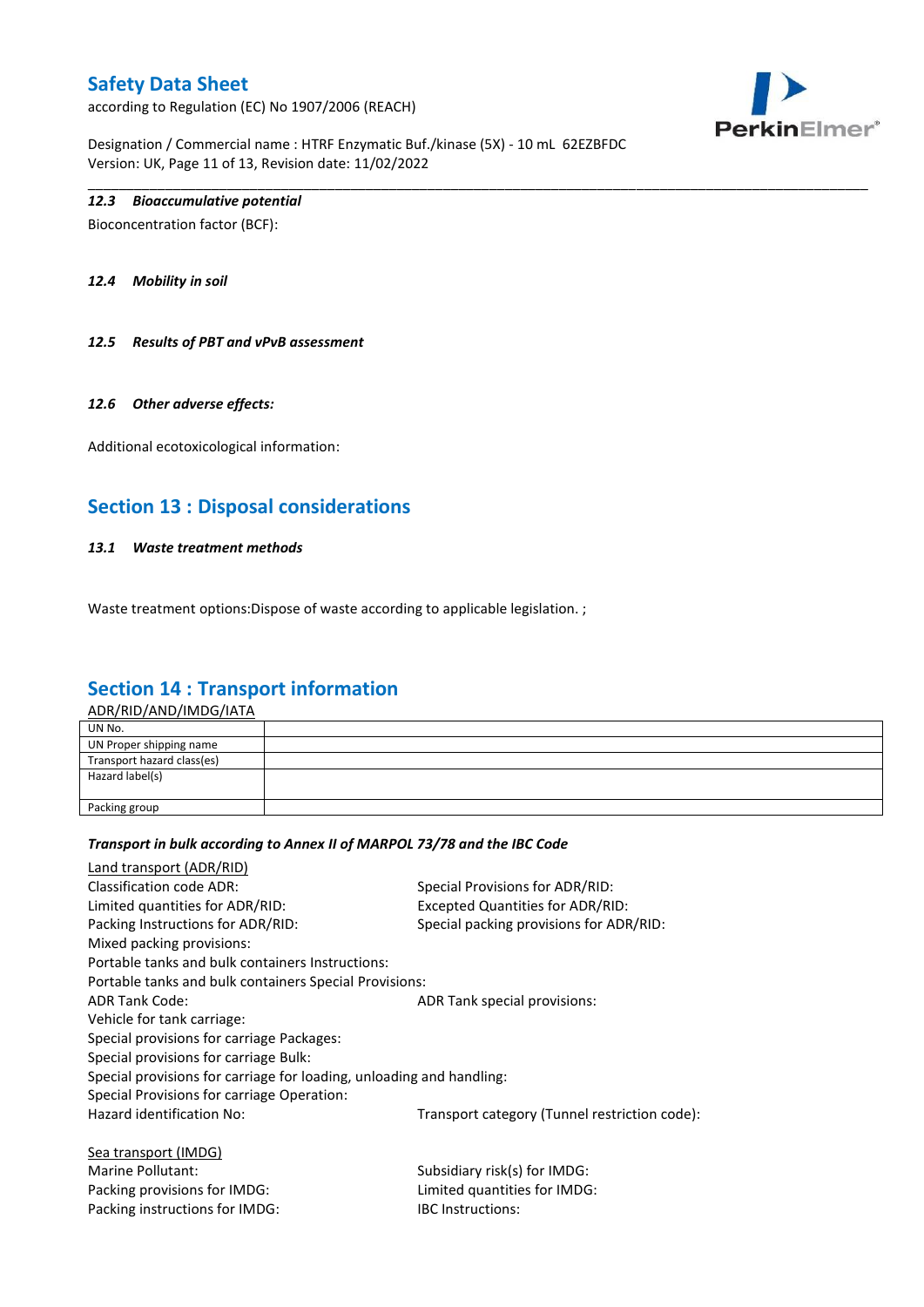according to Regulation (EC) No 1907/2006 (REACH)



Designation / Commercial name : HTRF Enzymatic Buf./kinase (5X) - 10 mL 62EZBFDC Version: UK, Page 12 of 13, Revision date: 11/02/2022

| <b>IBC Provisions:</b>                                                 | IMO tank instructions:                     |  |  |  |  |  |  |
|------------------------------------------------------------------------|--------------------------------------------|--|--|--|--|--|--|
| UN tank instructions:                                                  | Tanks and bulk Provisions:                 |  |  |  |  |  |  |
| EmS:                                                                   | Stowage and segregation for IMDG:          |  |  |  |  |  |  |
| Properties and observations:                                           |                                            |  |  |  |  |  |  |
| Inland waterway transport (ADN)                                        |                                            |  |  |  |  |  |  |
| <b>Classification Code ADN:</b>                                        | <b>Special Provisions ADN:</b>             |  |  |  |  |  |  |
| Limited quantities ADN:                                                | Excepted quantities ADN:                   |  |  |  |  |  |  |
| Carriage permitted:                                                    | Equipment required:                        |  |  |  |  |  |  |
| Provisions concerning loading and unloading:                           | Provisions concerning carriage:            |  |  |  |  |  |  |
| Number of blue cones/lights:                                           | Remark:                                    |  |  |  |  |  |  |
| Air transport (ICAO-TI / IATA-DGR)                                     |                                            |  |  |  |  |  |  |
| Subsidiary risk for IATA:                                              | Excepted quantity for IATA:                |  |  |  |  |  |  |
| Passenger and Cargo Aircraft Limited Quantities Packing Instructions:  |                                            |  |  |  |  |  |  |
| Passenger and Cargo Aircraft Limited Quantities Maximal Net Quantity : |                                            |  |  |  |  |  |  |
| Passenger and Cargo Aircraft Packaging Instructions :                  |                                            |  |  |  |  |  |  |
| Passenger and Cargo Aircraft Maximal Net Quantity :                    |                                            |  |  |  |  |  |  |
| Cargo Aircraft only Packaging Instructions :                           | Cargo Aircraft only Maximal Net Quantity : |  |  |  |  |  |  |
| ERG code:                                                              | Special Provisions for IATA:               |  |  |  |  |  |  |

# **Section 15 : Regulatory information**

## *15.1 Safety, health and environmental regulations/legislation specific for the substance or mixture* EU regulations

Authorisations and/or restrictions on use:

Authorisations: Restrictions on use: SVHC :

- Other EU regulations:
- Directive 2010/75/EC on industrial emissions

Not relevant

National regulations

### *15.2 Chemical Safety Assessment:*

For this mixture, no chemical safety assessment has been carried out

## **Section 16 : Other information**

## *16.1 Indication of changes*

Date of the previous version:15/11/2021